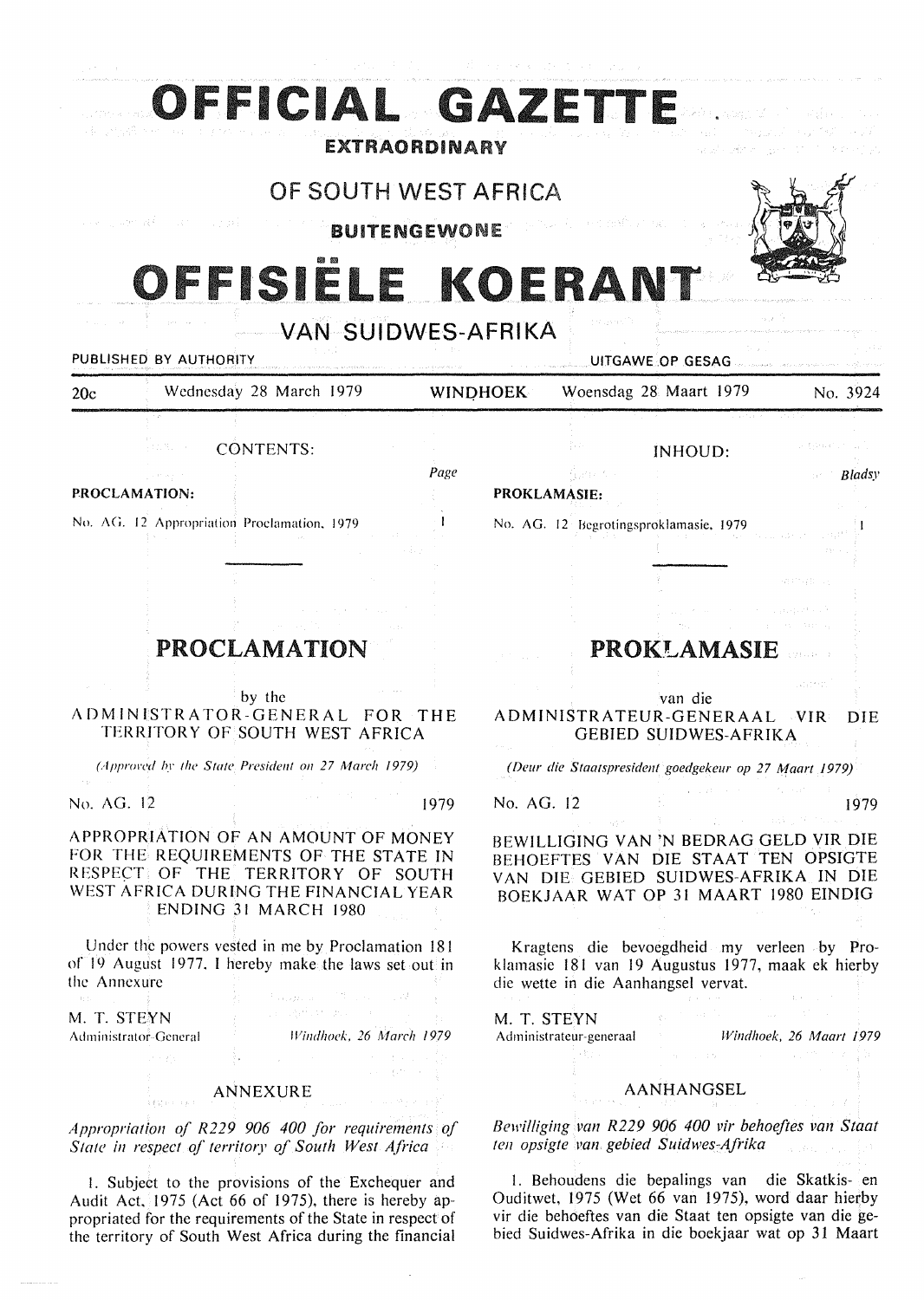year ending 31 March .1980, as a charge to the South 1980 eindig. as 'n las teen die Suidwes-Afrikarekening, West Africa Account, the amounts of money shown in<br>column 1 of the Schedule. column I of the Schedule.

die bedrae geld uiteengesit in kolom I van die Bylae bewillig.

*Short title* 

÷,

inggo menya<br>22 Marejeo

## *Kort lite/*

ra gung

2. This Proclamation shall be called the Appropriation Proclamation, 1979.

2. Hierdie Proklamasie heet die Begrotingsproklamasie, 1979.

BYLAE

| <b>SCHEDULE</b> |  |  |  |
|-----------------|--|--|--|
|                 |  |  |  |

| Vote            |                                                                                                                            | Column                    | Column         |                | Begrotingspos                                                            | Kolom                        | Kolom      |
|-----------------|----------------------------------------------------------------------------------------------------------------------------|---------------------------|----------------|----------------|--------------------------------------------------------------------------|------------------------------|------------|
| No.             | Title                                                                                                                      | $\mathbf{1}$              | $\overline{2}$ | No.            | Titel                                                                    | Ι.                           | 2          |
| 1               | Administrator-General                                                                                                      | $\mathbf R$<br>11 505 700 | R              | $\mathbf{I}$   | Administrateur-generaal                                                  | $\mathsf{R}^-$<br>11 505 700 | R          |
| $\overline{2}$  | Transport                                                                                                                  | 5 636 000                 |                | $\overline{2}$ | Vervoer                                                                  | 5 636 000                    |            |
| 3               | Labour                                                                                                                     | 144 000                   |                | 3              | Arbeid                                                                   | 144 000                      |            |
| 4               | Mines                                                                                                                      | 670 000                   |                | 4              | Mynwese                                                                  | 670 000                      |            |
| 5               | Plural Relations and Develop-<br>ment                                                                                      | 73 868 000                |                | $\mathfrak{S}$ | Plurale Betrekkinge en Ont-<br>wikkeling                                 | 73 868 000                   |            |
|                 | Including -                                                                                                                |                           |                |                | Met inbegrip van -                                                       |                              |            |
|                 | Assistance to the govern-<br>ments of the Native Areas:<br>Caprivi $\mathbb{R}^{\mathbb{Z}}$ and $\mathbb{R}^{\mathbb{Z}}$ | presentation.             | 3 910 000      |                | Bystand aan die rege-<br>rings van die Naturelle-<br>gebiede:<br>Caprivi |                              | 3 910 000  |
|                 | Damara                                                                                                                     |                           | 2 091 000      |                | Damara                                                                   |                              | 2 091 000  |
|                 | Kavango                                                                                                                    |                           | 9 983 000      |                | Kavango                                                                  |                              | 9 983 000  |
|                 | Owambo                                                                                                                     |                           | 23 472 000     |                | Owambo                                                                   |                              | 23 472 000 |
|                 | Grand-in-aid to the SA<br>Development Trust fund                                                                           |                           | 23 000 000     |                | Hulptoelae aan die SA<br>Ontwikkeltrustfonds                             |                              | 23 000 000 |
| 6               | Social Welfare and Pensions                                                                                                | 5 886 200                 |                | 6              | Volkswelsyn en Pensioene                                                 | 5 886 200                    |            |
| 7               | National Education                                                                                                         | 7 486 000                 |                | 7              | Nasionale Opvoeding                                                      | 7 486 000                    |            |
|                 | Including -<br>Grants-in-aid:                                                                                              |                           |                |                | Met inbegrip van $-$<br>Hulptoelaes:                                     |                              |            |
|                 | National Monuments Coun-<br>cil                                                                                            |                           | 6000           |                | Raad vir Nasionale Ge-<br>denkwaardighede                                |                              | 6 000      |
|                 | Scientific, cultural and other<br>societies and miscellaneous                                                              |                           | 12 000         |                | Wetenskaplike, kulturele<br>en ander verenigings en<br>diverse           |                              | 12 000     |
|                 | 8 Agricultural Credit and Land<br>Tenure                                                                                   | 4 837 000                 |                | 8              | Landboukrediet<br>e n<br>Grondbesit                                      | 4 837 000                    |            |
| $\mathbf Q$     | Agricultural<br>Economics and<br>Marketing                                                                                 | 5 700 000                 |                | 9              | Landbou-ekonomie en -be-<br>marking                                      | 5 700 000                    |            |
| 10 <sup>1</sup> | Agricultural Technical Ser-<br>vices                                                                                       | 6 700 000                 |                |                | 10 Landbou-tegniese dienste                                              | 6 700 000                    |            |
|                 | Including -                                                                                                                |                           |                |                | Met inbegrip van $-$                                                     |                              |            |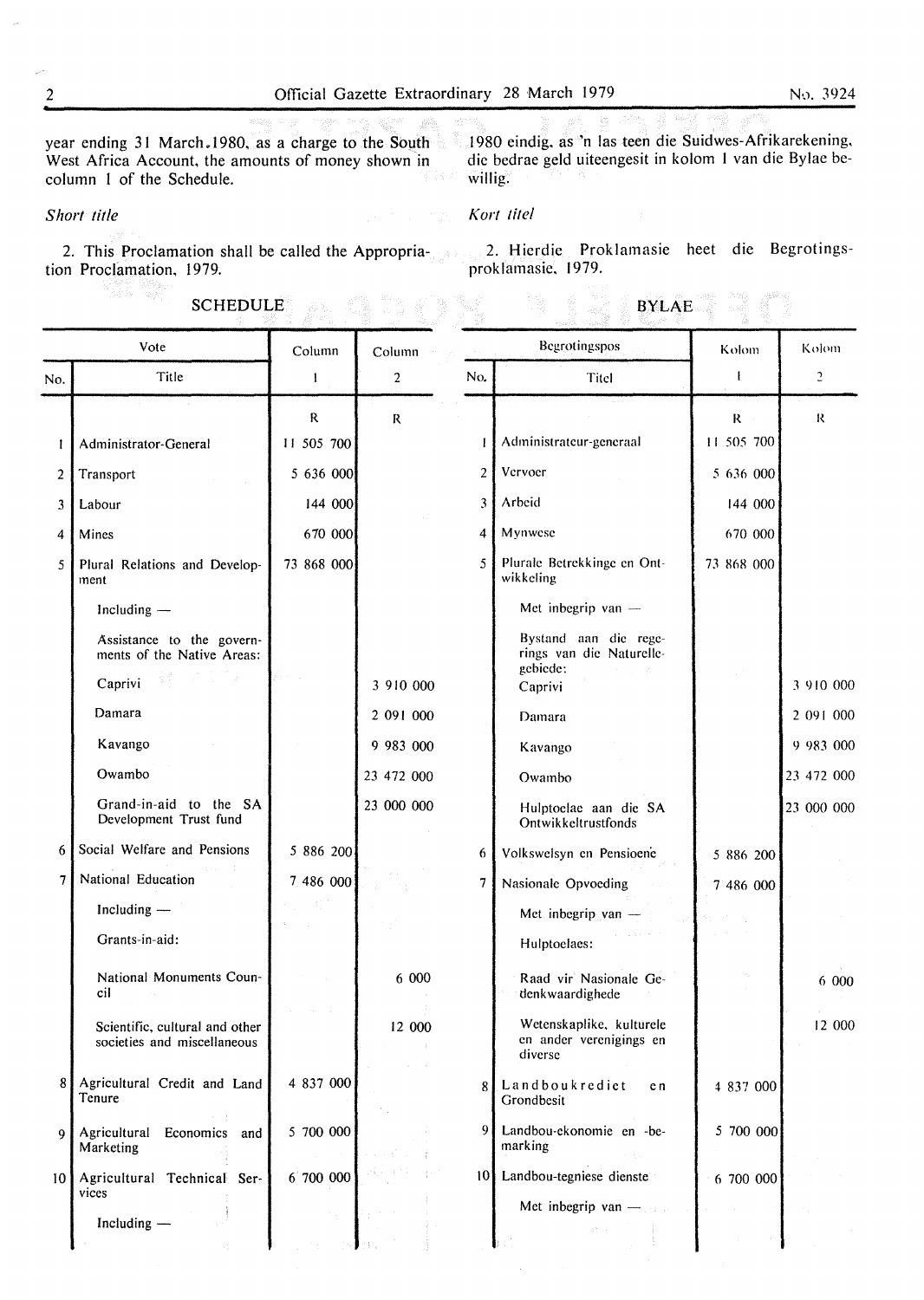$\ddot{\phantom{1}}$ 

| Vote                               |                                                                             | Column       | Column         | Begrotingspos |                                                                       | Kolom        | Kolom          |
|------------------------------------|-----------------------------------------------------------------------------|--------------|----------------|---------------|-----------------------------------------------------------------------|--------------|----------------|
| No.                                | Title                                                                       | $\mathbf{I}$ | $\overline{2}$ | Titel<br>No.  |                                                                       | $\mathbf{I}$ | $\overline{2}$ |
|                                    |                                                                             | $\mathsf R$  | R.             |               |                                                                       | $\mathbf R$  | $\mathbf{R}$   |
|                                    | Grants-in-aid:                                                              |              |                |               | Hulptoelaes:                                                          |              |                |
|                                    | SWA Agricultural Union                                                      |              | 2.000          |               | SWA Landbou-unie                                                      |              | 2 000          |
|                                    | SWA Women's Agri-<br>cultural Union                                         |              | 400            |               | SWA Vroue-Landbou-<br>unic                                            |              | 400            |
|                                    | The SA Studbook Asso-<br>ciation                                            |              | 400            |               | SA Stamboek vereniging                                                |              | 400            |
| $\mathbf{1}$                       | Health                                                                      |              |                |               |                                                                       |              |                |
|                                    |                                                                             | 2 262 000    |                | $\mathbf{1}$  | Gesondheid                                                            | 2 262 000    |                |
|                                    | 12 Environmental Planning and<br>Energy                                     | 177 000      |                | 2             | Omgewingsbeplanning en<br>Energie                                     | 177 000      |                |
|                                    | Including $-$                                                               |              |                |               | Met inbegrip van -                                                    |              |                |
|                                    | Contribution to the SA<br>Council for Scientific and<br>Industrial Research |              | 177 000        |               | Bydrae aan die SA<br>Wetenskaplike en<br>Nywerheidnavorsings-<br>raad |              | 177 000        |
| 3                                  | Directorate of Finance                                                      | 3 782 000    |                | 13            | Direktoraat van Finansies                                             | 3 782 000    |                |
| 14                                 | Inland Revenue                                                              | 900 000      |                | 14            | Binnelandse Inkomste                                                  | 900 000      |                |
| 15                                 | Customs and Excise                                                          | 64 000       |                | 15            | Doeane en Aksyns                                                      | 64 000       |                |
|                                    | 16 Commerce and Consumer Af-<br>fairs                                       | 266 000      |                | 16            | Handel en Verbruikersake                                              | 266 000      |                |
|                                    | 17 Industries                                                               | 155 000      |                | 17            | Nywerheidswese                                                        | 155 000      |                |
|                                    | 18 Justice                                                                  | 1224100      |                | 18            | Justisie                                                              | 1 224 100    |                |
|                                    | Including $-$                                                               |              |                |               | Met inbegrip van -                                                    |              |                |
| Contribution to Legal Aid<br>Board |                                                                             |              | 1000           |               | Bydrae aan<br>Regshulpraad                                            |              | 1000           |
| 9                                  | Prisons                                                                     | 1 695 800    |                | 19            | Gevangenisse                                                          | 1 695 800    |                |
| 20                                 | Community Development                                                       | 1 687 000    |                | 20            | Gemeenskapsbou                                                        | 1 687 000    |                |
| 21                                 | Interior and Immigration                                                    | 177 000      |                | 21            | Binnelandse Sake en Immi-<br>grasie                                   | 177 000      |                |
| 22                                 | Public Service Commission                                                   | 500 000      |                | 22            | Staatsdienskommissie                                                  | 500 000      |                |
| 23                                 | Public Works                                                                | 8 175 000    |                | 23            | Openbare Werke                                                        | 8 175 000    |                |
| 24                                 | Water Affairs                                                               | 42 232 000   |                | 24            | Waterwese                                                             | 42 232 000   |                |
|                                    | Including -                                                                 |              |                |               | Met inbegrip van -                                                    |              |                |
|                                    | Welfare and recreational<br>grants                                          |              | 3 500          |               | Welsyns- en ont-<br>spanningstoekennings                              |              | 3 500          |
| 25 <sub>1</sub>                    | Forestry                                                                    | 25 000       |                | 25            | Bosbou                                                                | 25 000       |                |
| 26 <sup>1</sup>                    | Coloured, Rehoboth and Nama<br>Relations                                    | 37 210 600   |                | 26            | Kleurling-, Rehoboth-<br>en<br>Namabetrekkinge                        | 37 210 600   |                |
|                                    | Including $-$                                                               |              |                |               | Met inbegrip van -                                                    |              |                |
|                                    | Official entertainment                                                      |              | 200            |               | Amptelike onthaal                                                     |              | 200            |